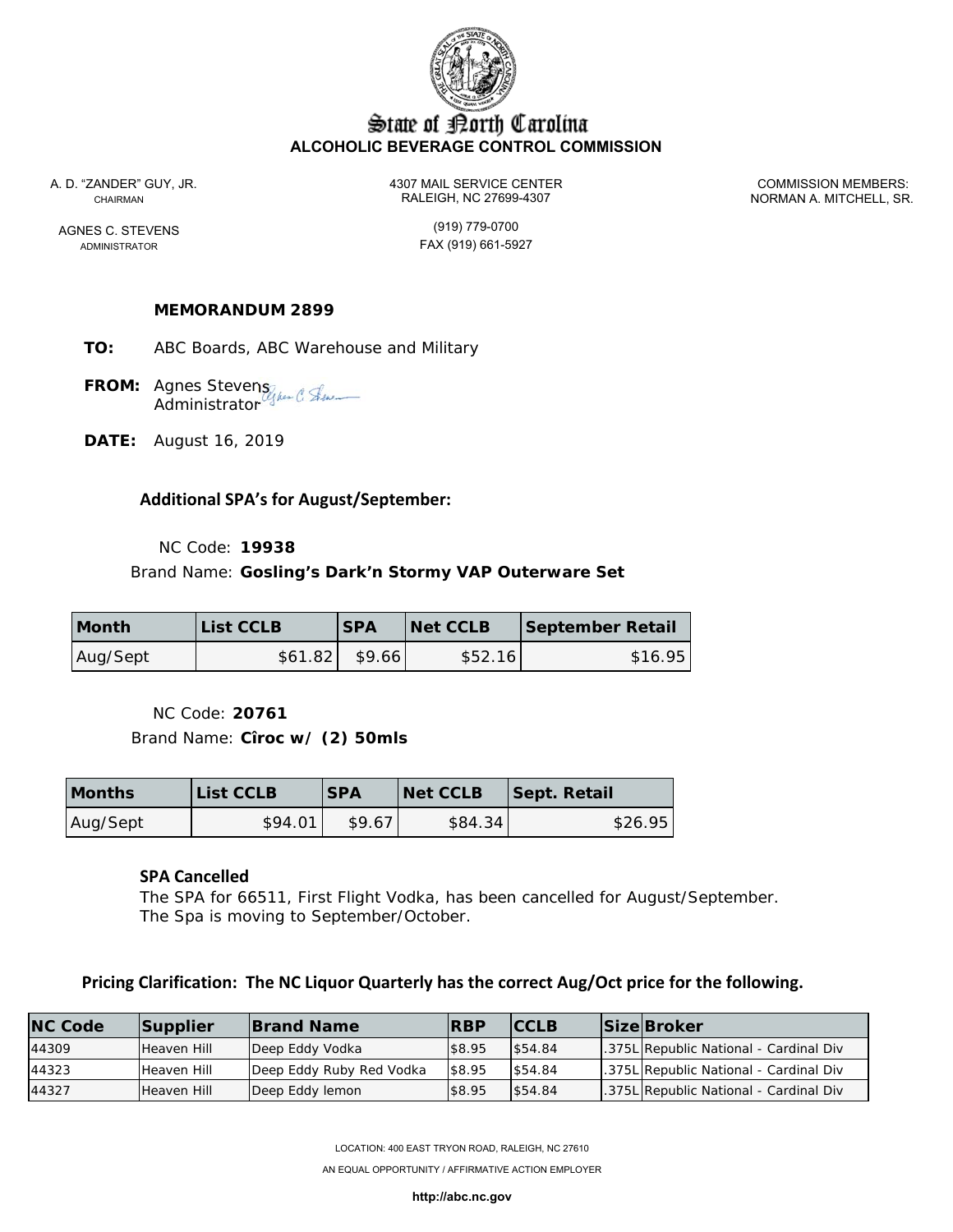# **Remit to Address Changes: Effective Immediately**

 American Spirits Exchange (Supplier #423) 408 E. Fourth Street Suite 209 Bridgeport, PA 19405

 Southern Grace Distilleries (Supplier #514) 130 Dutch Road Mount Pleasant, NC 28124

 Breckenridge Distillery (Supplier #346) PO Box 913279 Denver, CO 80291‐3279

 Gonzalez Byass USA (Supplier #683) 1525 W. Homer Street Suite 301 Chicago, IL 60642

# **New Supplier**:

 MHW/ SomPriya (Supplier #792) 1129 Northern Blvd, Suite 312 Manhasset, NY 11030

These products will change to the new supplier effective immediately:

| <b>NC Code</b> | Supplier      | <b>Brand Name</b>    | <b>RBP</b> |      | Size Filing Type |
|----------------|---------------|----------------------|------------|------|------------------|
| 157023         | MHW/ SomPriya | Somrus Mango Liqueur | \$25.00    | .75L | Special Order    |
| 157024         | MHW/ SomPriya | Somrus Chai Liqueur  | \$25.00    | .75L | Special Order    |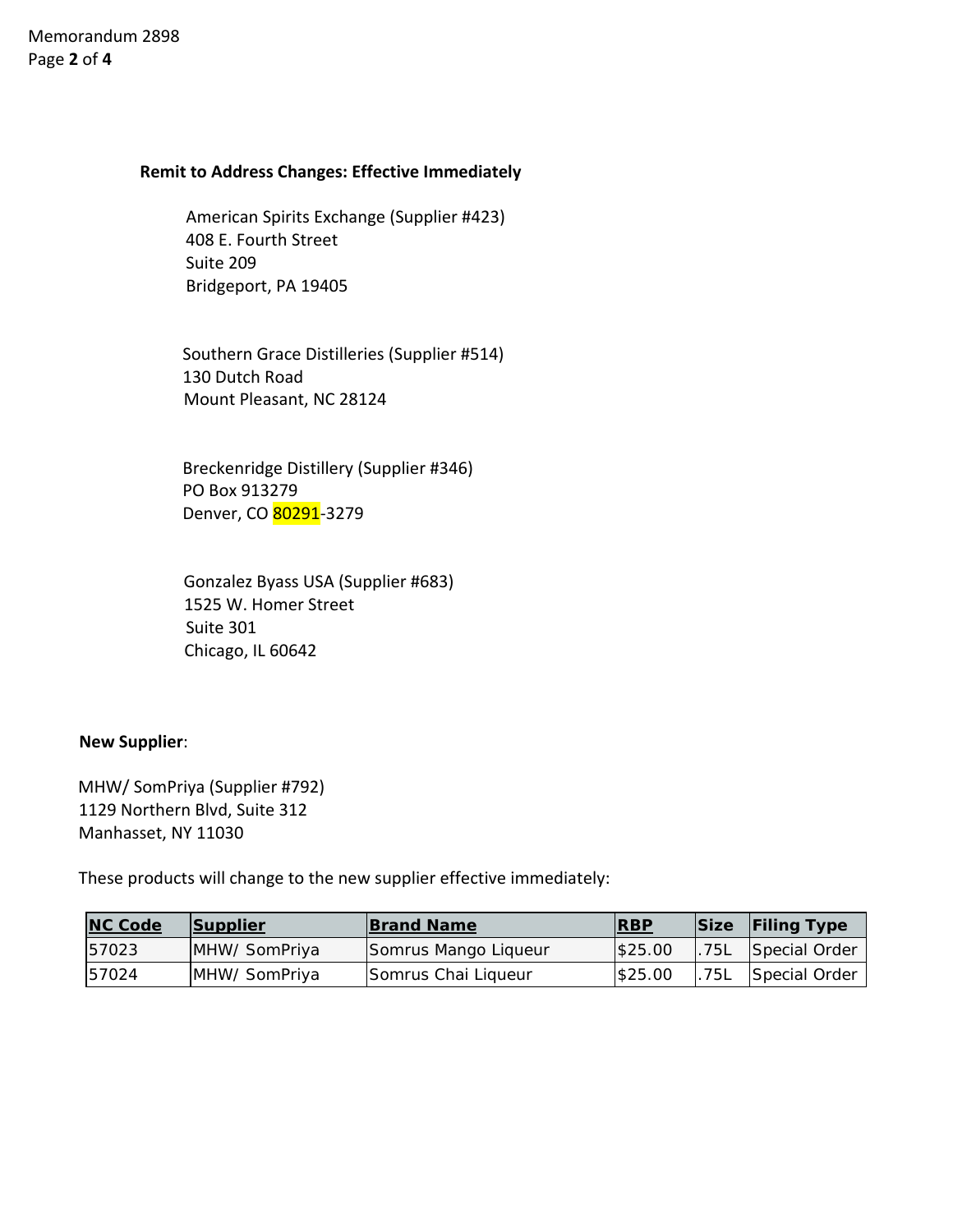## **Supplier Changes: Effective Immediately**

 **New Supplier**: Sazerac / 375 Park Ave Spirits (Supplier #403) The broker is RNDC – Cardinal Division

| <b>NC Code</b> | Supplier             | <b>Brand Name</b> | <b>Size</b> | <b>Filing Type</b> |
|----------------|----------------------|-------------------|-------------|--------------------|
| 70300          | Sazerac/375 Park Ave | Wyborowa          | 11.75L      | Special Order      |
| 70301          | Sazerac/375 Park Ave | Wyborowa          | <b>.75L</b> | Special Order      |

**New Supplier:** Global Beverage Team (Supplier #790)

 101 N. Wacker Drive, Suite 604, Chicago IL 60606 The broker is SGWS – ACES

| NC Code Supplier |                      | <b>Brand Name</b>    | Size Filing Type |
|------------------|----------------------|----------------------|------------------|
| 00822            | Global Beverage Team | Los Amantes Reposado | .75L Listed      |

# **Supplier Change: Effective immediately the supplier for all Casamigos products will be Diageo.**

| <b>NC Code</b> | Supplier  | <b>Brand Name</b>             | <b>Size</b> | <b>Filing Type</b> | <b>Broker</b>      |
|----------------|-----------|-------------------------------|-------------|--------------------|--------------------|
| 20823          | Diageo NA | Casamigos Blanco w/ Cradle    | 1.75L       | Christmas          | SGWS - ACES        |
| 20824          | Diageo NA | Casamigos Reposado w/ Cradle  | 1.75L       | Christmas          | SGWS - ACES        |
| 20825          | Diageo NA | Casamigos Anejo w/ Cradle     | 1.75L       | Christmas          | SGWS - ACES        |
| 20903          | Diageo NA | Casamigos Anejo w/ GLS        | .75L        | Christmas          | SGWS - ACES        |
| 20904          | Diageo NA | Casamigos Reposado w/ GLS     | .75L        | Christmas          | <b>SGWS - ACES</b> |
| 20905          | Diageo NA | Casamigos Blanco w/ GLS       | .75L        | Christmas          | SGWS - ACES        |
| 20949          | Diageo NA | Casamigos Mezcal Joven w/ GLS | .75L        | Christmas          | SGWS - ACES        |
| 21137          | Diageo NA | Casamigos Blanco              | 50ML        | Listed             | SGWS - ACES        |
| 64758          | Diageo NA | Casamigos Blanco Teguila      | .75L        | Listed             | SGWS - ACES        |
| 64759          | Diageo NA | Casamigos Blanco              | .375L       | Listed             | SGWS - ACES        |
| 64760          | Diageo NA | Casamigos Mezcal Joven        | .75L        | Listed             | <b>SGWS - ACES</b> |
| 65365          | Diageo NA | Casamigos Reposado Teguila    | .75L        | Listed             | SGWS - ACES        |
| 65367          | Diageo NA | Casamigos Anejo               | .75L        | Listed             | SGWS - ACES        |
| 65369          | Diageo NA | Casamigos Anejo               | .375L       | Listed             | <b>SGWS - ACES</b> |
| 65373          | Diageo NA | Casamigos Reposado            | .375L       | Listed             | SGWS - ACES        |